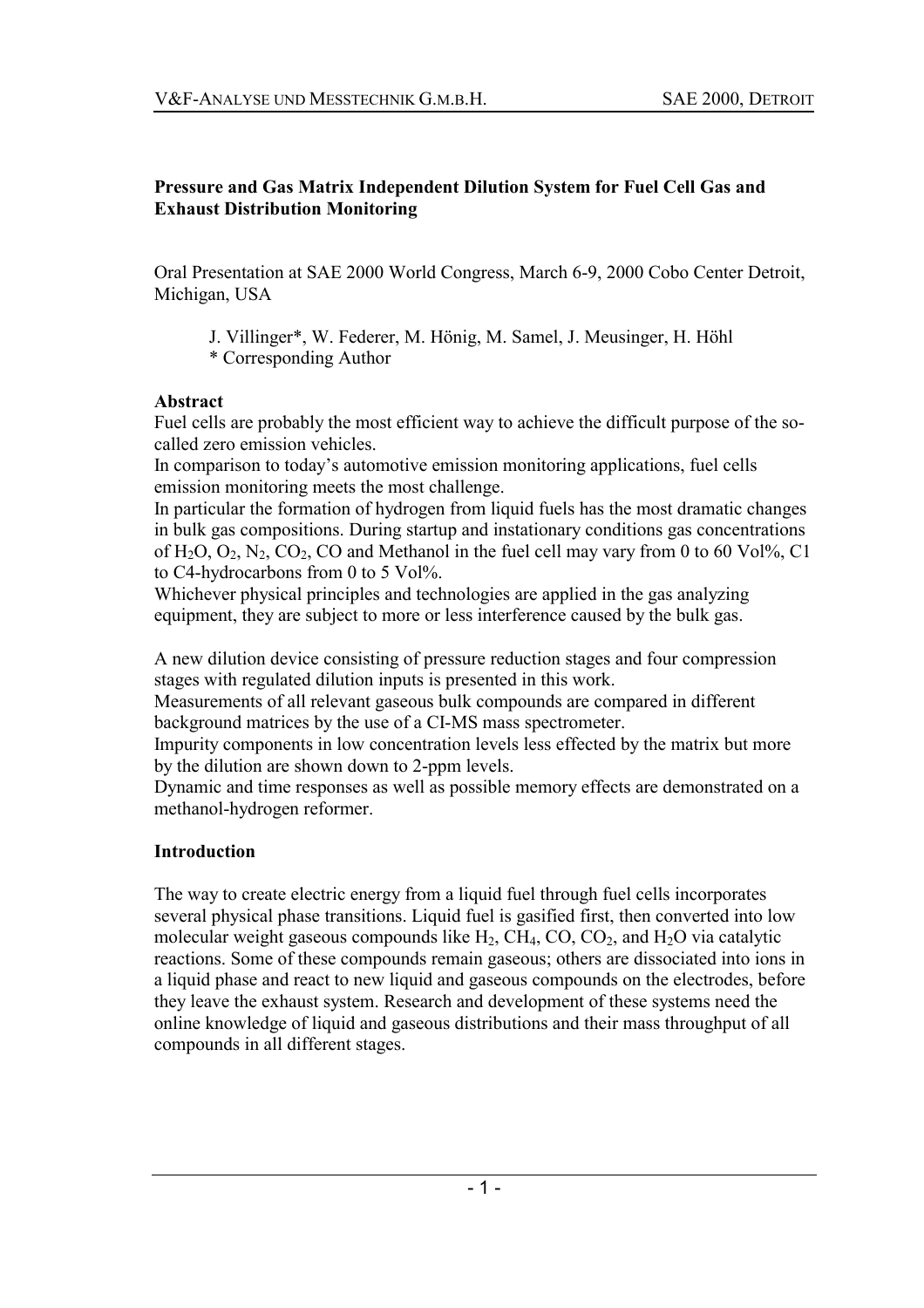## **The Fuel Cell Technology**

The main parts of the whole fuel cell system consist of the fuel-processor, the fuel cell itself and finally the electric drive (figure 1).



Fig. 1 Schematic structure of a fuel cell powertrain

In the fuel processor occurs the production of hydrogen out of the liquid fuel together with the cleaning of the gas (removal of CO). This happens in three steps via a reforming reaction first, a shift reaction second and a prox-reaction third. Figure 2 describes the process of the formation of hydrogen gas out of methanol in a fuel processor.



Fig. 2 Typical reactions in a fuel cell processor, e.g. methanol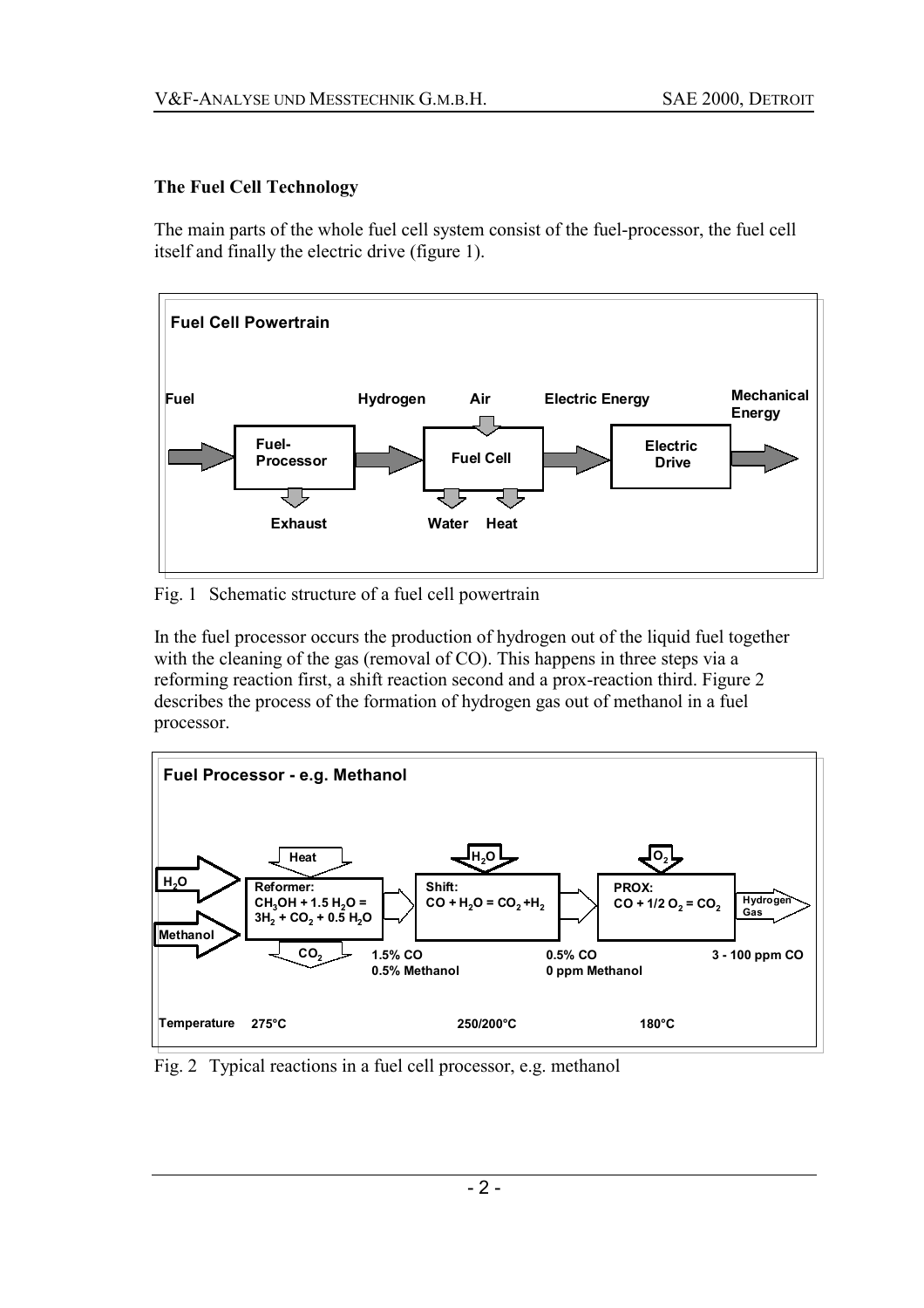However, the intrinsic aim of this technology is the production of electricity. It is reached in the fuel cell where hydrogen and oxygen are reacting at electrodes separately under the production of water, oxygen, electricity and heat (figure 3).



Fig. 3 Typical electrochemical reaction in a fuel cell

The utilization of this electric energy in automotive as well as non-automotive applications will probably arise in the nearer future because of the high efficiency, low emissions of the engines and big reductions of noise.

# **Expected gas concentrations - requests on the gas analyzing system**

The estimated wide range of some emitted compounds during the whole process, e.g. methanol-reformation and fuel reformation in the fuel cell system is described in table 1.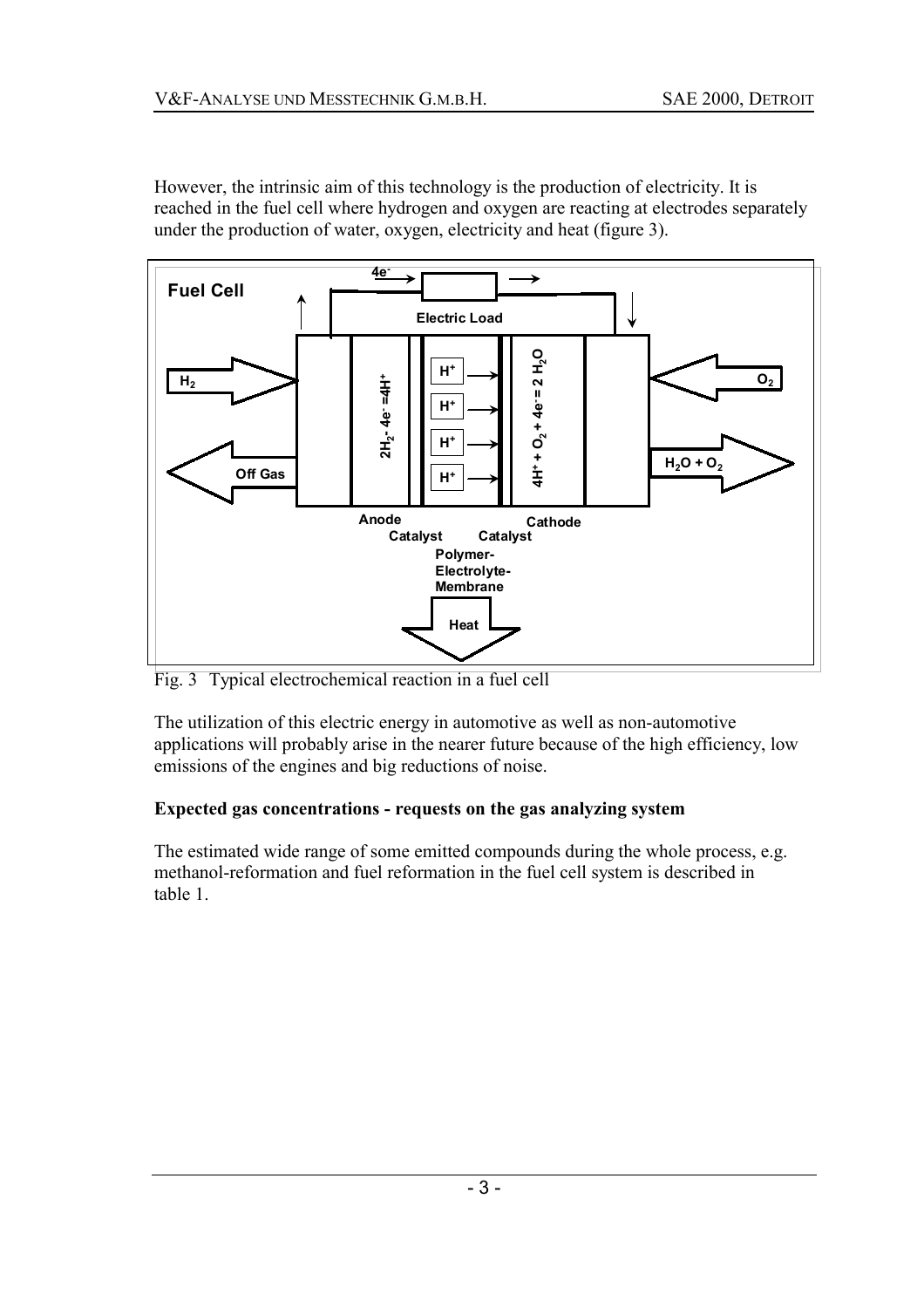|                                                                                   |                  | $min$ [rel%]     | $max [rel\%]$  |  |  |  |
|-----------------------------------------------------------------------------------|------------------|------------------|----------------|--|--|--|
| reforming                                                                         | H <sub>2</sub> O | $\boldsymbol{0}$ | 50             |  |  |  |
| of                                                                                | methanol         | $\boldsymbol{0}$ | 70             |  |  |  |
| methanol                                                                          | O <sub>2</sub>   | 0                | 25             |  |  |  |
|                                                                                   | $N_2$            | $\boldsymbol{0}$ | 80             |  |  |  |
|                                                                                   | CO               | 0                | 2              |  |  |  |
|                                                                                   | CO <sub>2</sub>  | 0                | 30             |  |  |  |
|                                                                                   | H <sub>2</sub>   | $\boldsymbol{0}$ | 45             |  |  |  |
| reforming                                                                         | H <sub>2</sub> O | $\boldsymbol{0}$ | 80             |  |  |  |
| of                                                                                | O <sub>2</sub>   | 0                | 25             |  |  |  |
| petrol                                                                            | $N_2$            | 0                | 80             |  |  |  |
|                                                                                   | CO               | 0                | 20             |  |  |  |
|                                                                                   | CO <sub>2</sub>  | 0                | 25             |  |  |  |
|                                                                                   | H <sub>2</sub>   | $\boldsymbol{0}$ | 45             |  |  |  |
|                                                                                   | CH <sub>4</sub>  | $\boldsymbol{0}$ | $\overline{2}$ |  |  |  |
| limiting values of SULEV (Super Ultra Low Emission Vehicles) – tailpipe emissions |                  |                  |                |  |  |  |
| CO                                                                                | $< 50$ ppm       |                  |                |  |  |  |
| HC                                                                                | $< 5$ ppm        |                  |                |  |  |  |
| N <sub>O</sub>                                                                    | 5 ppm<br>$\,<\,$ |                  |                |  |  |  |

Tab. 1 Range of product distribution using different reforming processes

The wide range of values given in table 1 explains clearly why a dilution system for the measurement of all gases is necessary, finally to remain in the linear range of the measurement system.

#### **Gasmatrix inertisation by a gas and pressure independent dilution system for analytical fuel cell applications - V&F-Inertizer**

The analysis of the individual gaseous compounds demands many important features:

- A) Quantitative measurements of all bulk gas components with time resolution of less than 1 sec cycle time, especially for startup and dynamic load change of cell output bulk gases include  $H_2$ ,  $O_2$ ,  $N_2$ ,  $CO_2$ ,  $H_2O$ , not reacted fuel
- B) Analysis of gaseous reaction products in exhaust
- C) Trace impurities in ppm levels e.g. CO, hydrocarbons from methane to naphthalene, C1 to C3 acids, C1 to C3 aldehydes and C1 to C4 alcohols, as well as inorganic gaseous compounds, e.g.  $NO$ ,  $SO<sub>2</sub>$ ,  $H<sub>2</sub>S$

From the above it is easy to see that gas analysis in fuel cell systems is more complex than exhaust gas monitoring of internal combustion engines, not in number of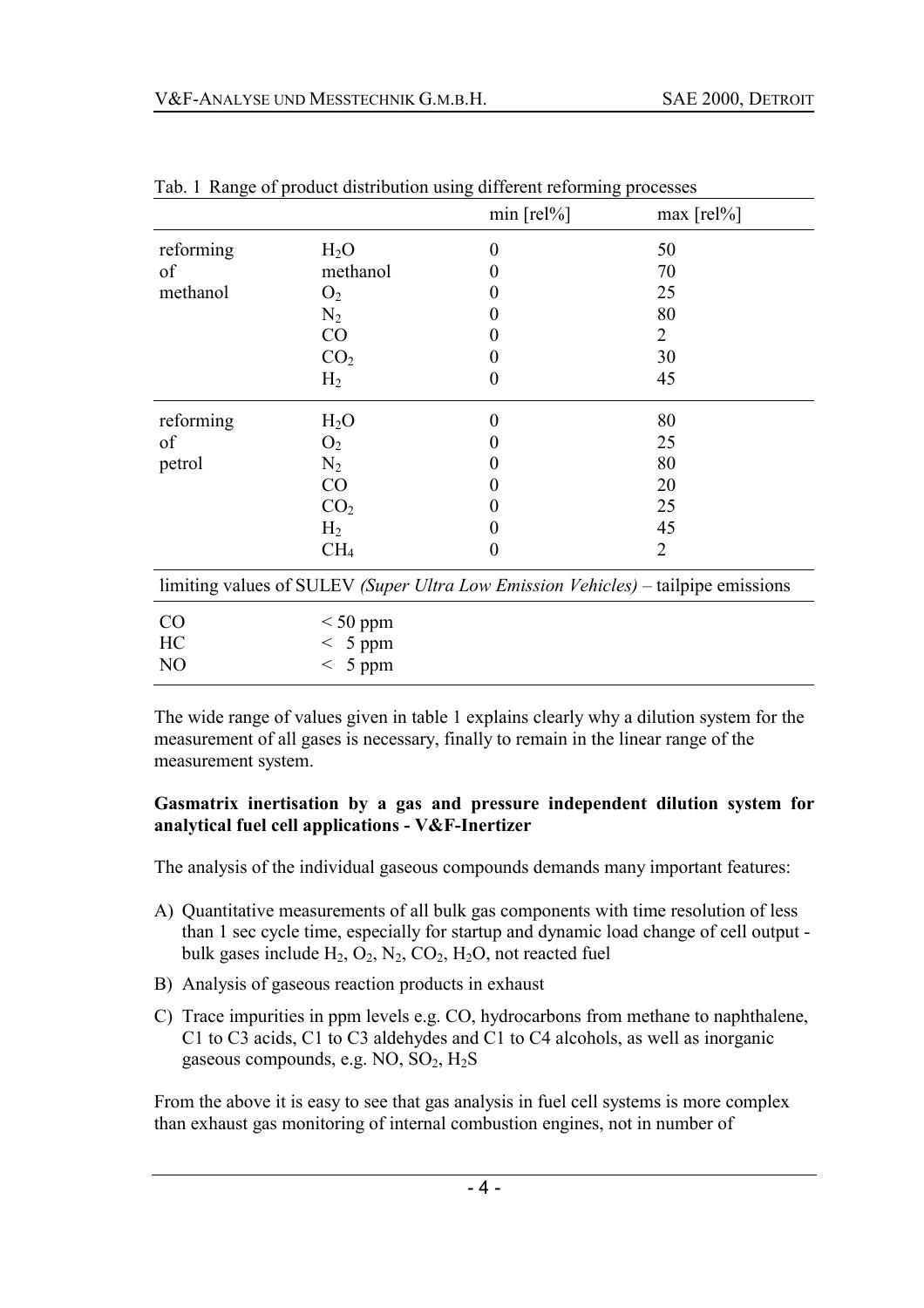compounds, not in lower detection levels but in the physical properties of the gases involved. Only when a good gas conditioning, or as we call it a "gas matrix inertisation" is done prior to all analytical equipment, reliable and reproducible measurement values can be obtained.

This necessity of matrix inertisation in fuel cell applications arises from five main physical principles in gas analytical theory.

### **1) Solubility of gases in liquids**

Process gas in fuel cells contains high amounts of water. Any cool spot in the gas transfer line falling below the dew point will cause gaseous products like methanol, formaldehyde and acids which can immediately condense into the liquid phase. For that reasons the reduction of the dew point temperature by diluting the matrix is a high necessity in this application.

### **2) Secondary reactions in gas transfer line.**

Sample flow rates from fuel cell systems must be kept at typical ranges from 0,5 to some liters per minute. One reason for this restriction is because of the gas analytical device that should not load up the reformer at very low load conditions of the power train. Another reason is not to bring dangerous gas mixtures carrying high hydrogen concentrations in lesser-controlled and lesser protected areas of analytical instrumentation (see point 5).

Temperatures of heated gas transfer lines must be high (above 170 °C) to avoid condensation at high water concentrations.

Transportation of high hydrogen levels is normally done in stainless steel lines and not in Teflon lines to keep losses of hydrogen by diffusion through organic based materials low.

This setup of constringents to gas lines and transport does result in undesired secondary reactions. Stainless steel does show some catalytic activity for certain reactions at 200 °C. Small flow rates result in residence times of the gases of typically 300 msec per meter gas line (inner diameter of 4 mm). This allows the gas particles to undergo many collisions with the stainless steel surface until they reach the analytical instrument. A high hydrogen concentration in the sample gas enhances this effect due to the low overall viscosity of the gas mixture.

For 1 Vol<sup>%</sup> methanol in air we found a decomposition to 8 % Formaldehyde at 200 °C and 1,5 sec residence time and 11% decomposition at 3 seconds residence time in the gas lines. For 100 ppm  $NO_2$  in  $N_2$  we find 3,4 % decomposition of  $NO_2$  into  $NO$  at 1,5 sec residence time. For gaseous  $H_2SO_4$  we have a recovery of only 15 % at the end of the gas line. However not only decomposition is triggered in gas lines.  $NH<sub>3</sub>$ ,  $NO<sub>2</sub>$ ,  $SO<sub>2</sub>$  mixtures start to react readily under the presence of high  $H<sub>2</sub>O$  concentrations to ammonium hydroxide, nitrous acid and sulfurous acid.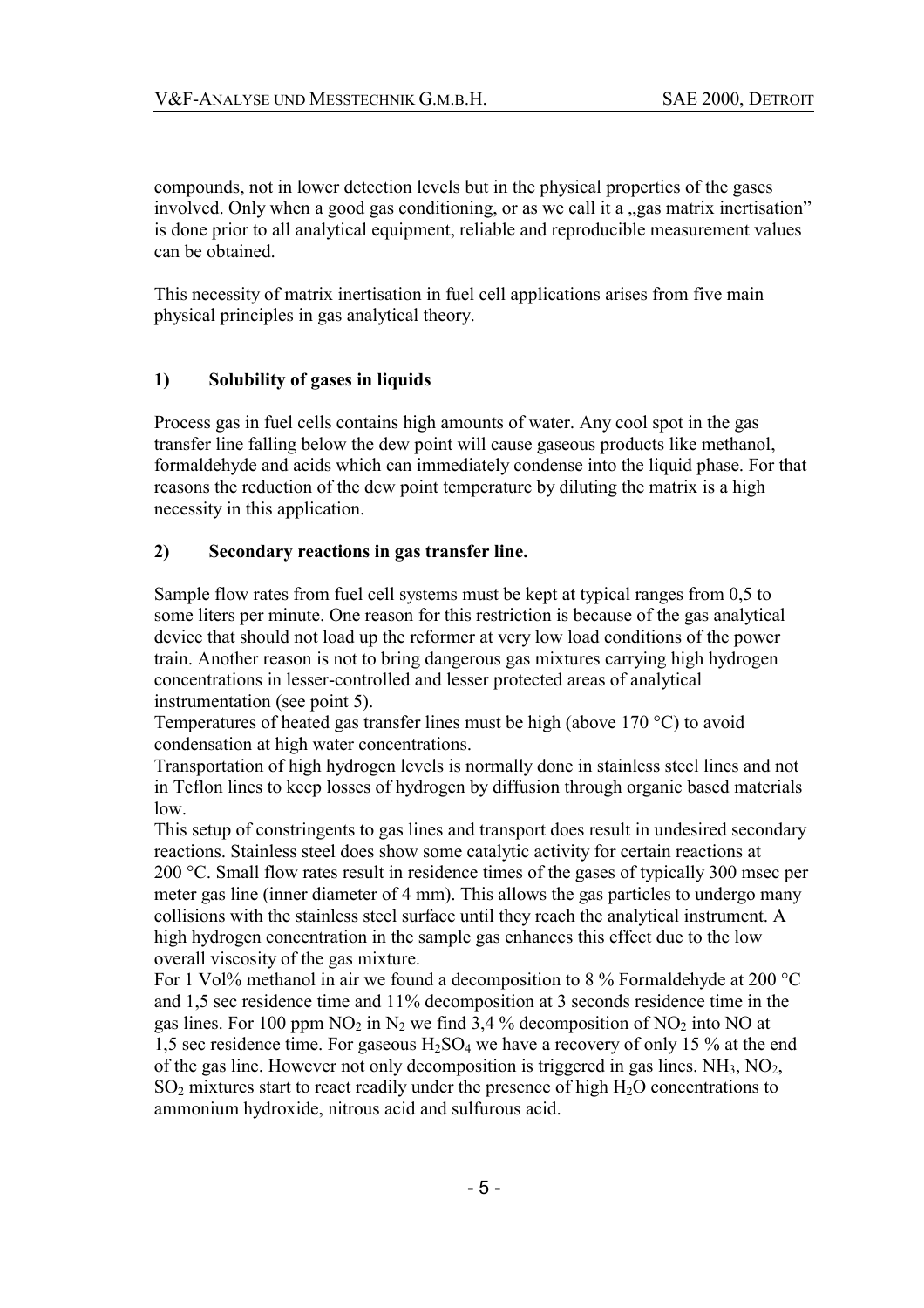## **3) Effects of strong matrix variations in analyzers**

Every analyzer (with the exception of a scale which uses gravity as analytical principle) uses electrodynamic principles for the analytical detection, e.g. GC, UV emission, IR absorption, NMR system, high resolution mass spectrometers and even the chemistry in Draeger tubes. Basically the operation of all analyzers consist of a) energy transfer to the compounds under study, b) a selective device to separate the compounds and c) a detecting device for the response of the compound to the initial energy input. The analysis of a compound in a matrix needs a very high separation against the matrix and no system can ignore a matrix variation up to 100 %. The reason for this lies very deep, but very basic in the order of magnitude of physical constants, e.g. electron charge, atomic mass, speed of light and coupling (or better non coupling) of nuclear and coulomb forces. Simply all the atoms and molecules are too much alike in their properties like polarizability, dipole moments, absorption coefficients, ionization potentials, electronegativity, proton affinities and molecular weight. In other words, they do not differ enough in the gasmatrix and hence cannot be treated as isolated from the matrix.

For calculating the trajectory of a space shuttle, you may neglect all other forces like coulomb forces, weak and strong interactions. In this case working with the gravitational force alone, treating all masses as mass points and using rather simple equations is possible, even not curved space with all its complex tensor analysis must be considered (because the shuttle is a very slow moving object) to predict a precise landing on the moon.

For monitoring the startup of a methanol gas reformer in the fuel cell gas system, the gas-analyzing unit has to run through dramatic matrix changes which are coupled to the behaviour of all species we want to determine by their electrodynamic interactions. Air (20 % O<sub>2</sub>, 80 % N<sub>2</sub>) is changed to 5 % O<sub>2</sub>, 20 % N<sub>2</sub>, 60 % methanol, followed by 20 % H2, 2 % CO, 20 % CO2, 10 % N2, 10 % H2O, 30 % methanol, 2 % formaldehyde until eventually 55%  $H_2$ ,  $H_2O$ ,  $CO_2$  are reached.

### **4) Effects of hydrogen in analyzers**

Reformers are capable to produce up to 65 % hydrogen. From all physical properties of gaseous compounds like heat transfer, diffusion constant or viscosity, hydrogen has the very extreme of them.

These differences compared to other gases lead to dramatic changes of pressure readings in many types of pressure gauges, different pumping capacities of pumps, different flow characteristics in flow measurement devices, the changes of concentrations and demixing of mixtures in hydrogen at orifices.

As hydrogen is a strong reducing agent all detecting devices based on charged particle detection like ion multipliers, current detectors, electron multipliers experience a strong shift in sensitivity.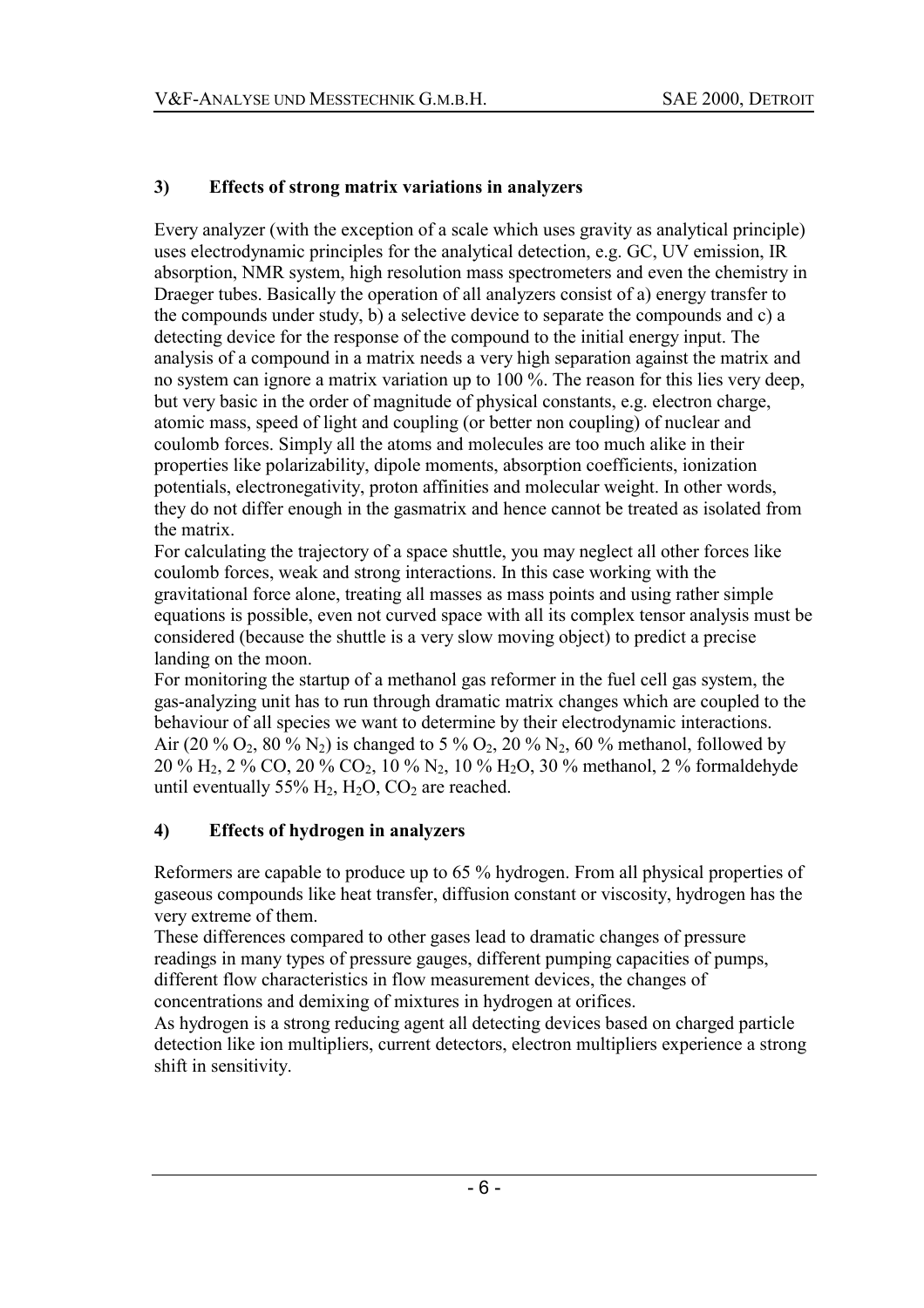## **5) Moving the sample gas from the explosive limits**

Hydrogen gas mixtures are known to have the widest range of explosive limits in respect to their mixing ratios. They may range from 5.6 % to 85 %  $H_2$  depending on pressure and temperature. Reaction barriers to autoignition are also reduced dramatically at the presence of traces of certain metals. Gas transfer lines at 200 °C, stainless steel surfaces and realistically some catalytic active particles on gas inlet filters represent a high risk for the autooxidation of  $H<sub>2</sub>$  containing mixtures. Low gas flow rates do limit the overall energy transfer of the gasmixture and hence the hazards to people as gas inlet systems, pressure controllers, pressure reducers and control valves of the instruments can be destroyed in seconds without being recognized by the operator.

Summarizing the basic experimental problem:

One cannot calibrate an analyzer for a  $CO$ ,  $CO<sub>2</sub>$ ,  $O<sub>2</sub>$  concentration based in N<sub>2</sub> as background and assume to find an accurate reading of these levels when the gas mixture CO,  $CO_2$ ,  $O_2$  is based in a background of 50 % H<sub>2</sub> and 35 % water.

Depending on the instruments operation principle and technical setup one may find readings of 20 to several hundred percent of the actual values.

Matrix effects are highly nonlinear and it would overdue the scope of this paper to discuss the mathematical functions for this non-linearity. A simple image may be given by the following considerations.

For accuracies in gas measurements better then 10 %, a gas analysis system should vary the background matrix not more then plus minus 15 % otherwise to be recalibrated in the new matrix.

High matrix variations can only be handled by the:

# **ìV&F gas matrix inertizerì**

A gas matrix inertizer is not simply a dilution system as it might appear at first sight. Several different dilution systems are commercially available and applied for different analytical fields. They are based on physical principles of gas flow patterns, critical jets, diffusion or permeation or flow monitoring and mixing. All these principles do not allow a wide variation in the matrices as they only dilute a gas steam in another gas stream.

For the proper handling of fuel cell gases a device has to compensate three main parameters:

- A) Pressure variations from 0,1 to 1,5 bar
- B) Hydrogen levels from 0 to 60 Vol<sup>%</sup>
- C) Water vapor levels from 1 to 60 Vol<sup>%</sup>

The only way to handle these parameters of the gas and thereby dilute its concentrations, is a radical phase transition of the gas into a high vacuum creating a gas with an ideal gas behaviour.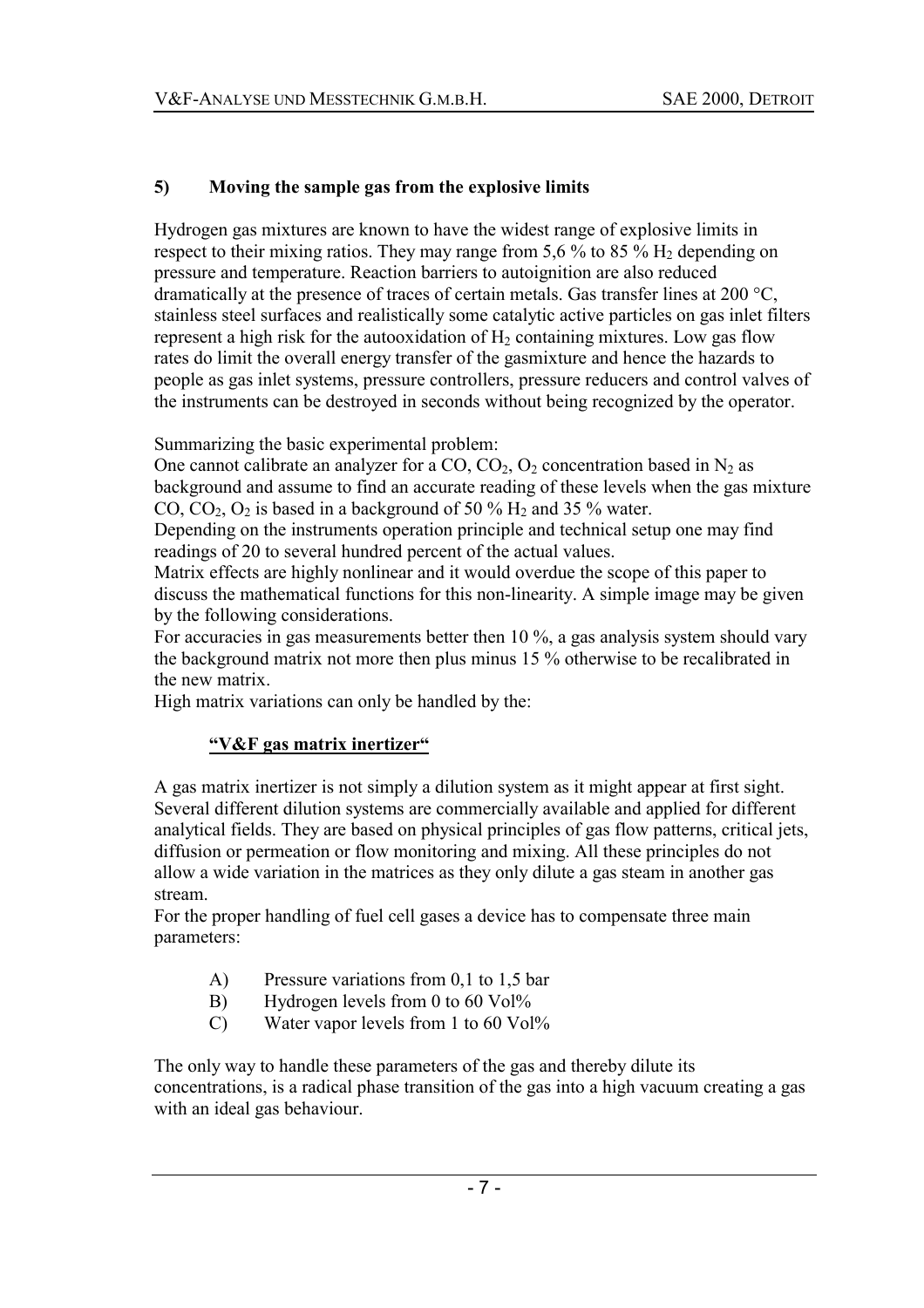This is done by a step by step mixing with an inert gas component and reducing the pressure of the gas back to atmospheric levels, stepwise. Fig 4 shows the basic components of the inertizer system.



Fig. 4 Schematic setup of the "V&F gas matrix inertizer"

This pressure and matrix independent dilution system (figure 4) operates in the range from 5/1 up to 50/1. It contains a regulating system taking 200 ml of sample gas, transforming this gas into a pressure range of 1 - 7 mbar at 120 °C. Thereafter four compression stages with intermediate dilution increases the gas pressure back to atmospheric pressure at temperatures of 60 °C.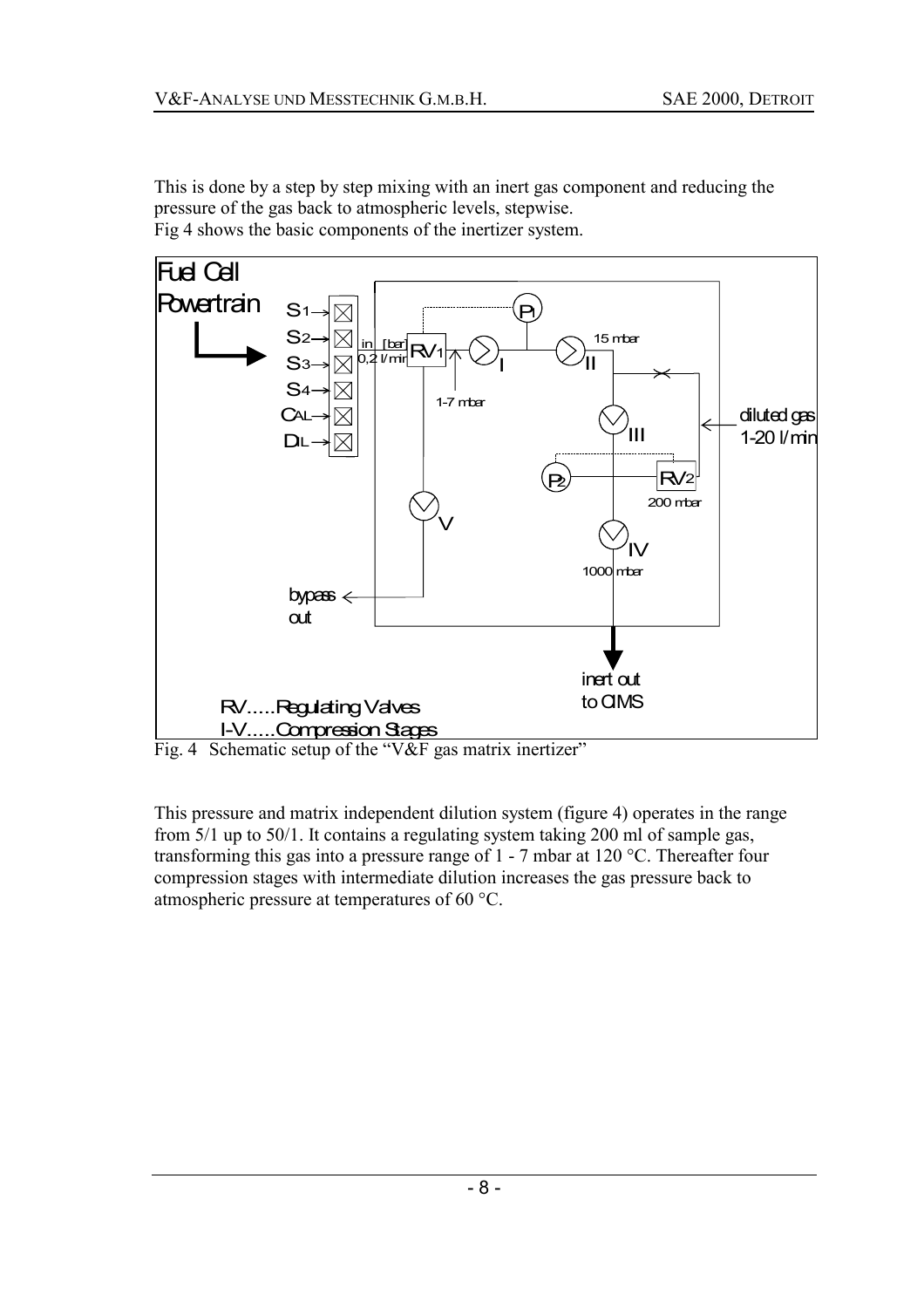#### **Analysis of the gaseous compounds emitted by the fuel cell system**

The gases of the fuel cell system can be analyzed with the " $V&F-CI-MS$ " – a mass spectrometer for continuous online analysis. The technology and the main features can be described as follows.

The detection principle of the instrument is the analysis of the molecular weight of the substances. Sample gas is introduced to a high vacuum chamber and transformed into ions that are subsequently mass selected by electromagnetic fields and counted in a particle detector (figure 5).



Fig. 5 Schematic setup of the " $V&F-CI-MS$ "

As different molecules may carry the identical molecular weight, like e.g.  $N_2$  and CO or formaldehyde and NO or  $CO<sub>2</sub>$  and N<sub>2</sub>O, the instrument uses different ionization levels (i.e. different primary ion beams) to distinguish between mass identical molecules. Every molecule has an individual energy that is necessary to remove an electron and thus convert the molecule into an ion. An additional separation effect is gained through the formation of defined fragment ions. The interaction of the ion beam with the gas sample results in well-defined product ions. A krypton ion beam with 13,9 eV energy, for instance, separates the mass identical molecules  $N_2$  (14,2 eV) and CO (13,7 eV). The mass identity of methanol CH<sub>3</sub>OH and oxygen  $O_2$  on mass 32 is solved by ionization with xenon (12,2 eV) that generates an  $O_2$ - ion on mass 32 and a CH<sub>3</sub>O<sup>+</sup>- ion on mass 31. Larger hydrocarbons, for example, need ionization energies in the range of 10 eV created by a mercury ion beam.

The method of ionization by different energy levels allows a multiple use of the mass scale and to see molecules from different perspectives (table 2).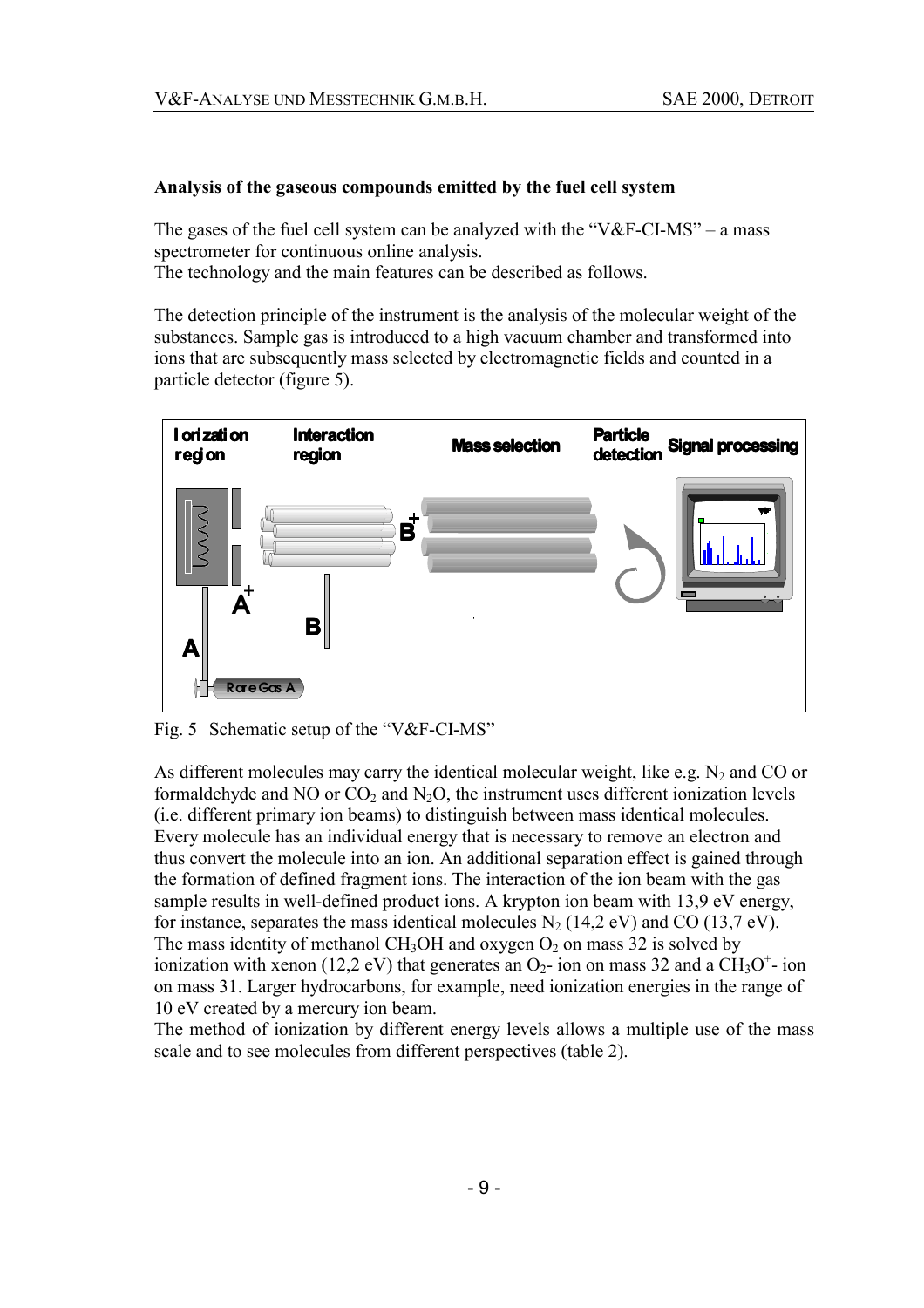| $140.2$ Octivial definition data of the $\alpha$ oct -CI-MD |                                                                                               |  |
|-------------------------------------------------------------|-----------------------------------------------------------------------------------------------|--|
| Gas response time:                                          | $T 90 \approx 30$ msec                                                                        |  |
| Gas transfer temperature:                                   | $60^{\circ}$ - 210 °C                                                                         |  |
| Measurement cycle / Detection level<br>(ref.:benzene)       | 1 msec $0.5$ ppm<br>10 msec $0.05$ ppm<br>$0,05$ ppb<br>5 sec                                 |  |
| Dynamic range:                                              | $1:10^{4}$                                                                                    |  |
| Operation                                                   | Selection of up to 40 channels per set from<br>application orientated control library scripts |  |

Tab. 2. General technical data of the "V&E-CLMS"

#### Applications for the combination of "V&F-gas inertizer and Airsense 2000"

Figure 6 demonstrates speed, matrix independence and a high linearity for the measuring range 0,01 to 40 Vol% for the gaseous compounds  $CO<sub>2</sub>$ , CO and  $O<sub>2</sub>$  in four different matrices (table 3).

| Mixture                                                | $A[\%]$ | . .<br>$B[\%]$ | $C[\%]$ | $D[\%]$ |
|--------------------------------------------------------|---------|----------------|---------|---------|
| CO <sub>2</sub>                                        |         | l0             | 23      | 0,075   |
| CO                                                     |         | 0,01           | 0,2     | 0,03    |
|                                                        |         |                | U       | 0,5     |
|                                                        |         | 60             | 30      |         |
| $\begin{array}{c} \rm O_2 \rm H_2 \rm N_2 \end{array}$ | 100     | 30             | 46,8    | 99,4    |

Tab. 3 Different concentrations of the applied matrices

Individual monitoring times for the compounds were selected to  $CO<sub>2</sub>$ -30 msec,

CO-200 msec, O2-30 msec. So the overall cycle time was roughly 300 msec. All four different gas cylinders were connected to the inertizer system and a sequencer selected bottle after bottle. Gas response time of the total system was less then 150 msec. The given data (fig. 6) demonstrate the high accuracy of detecting the individual components nearly independent on the chosen matrix.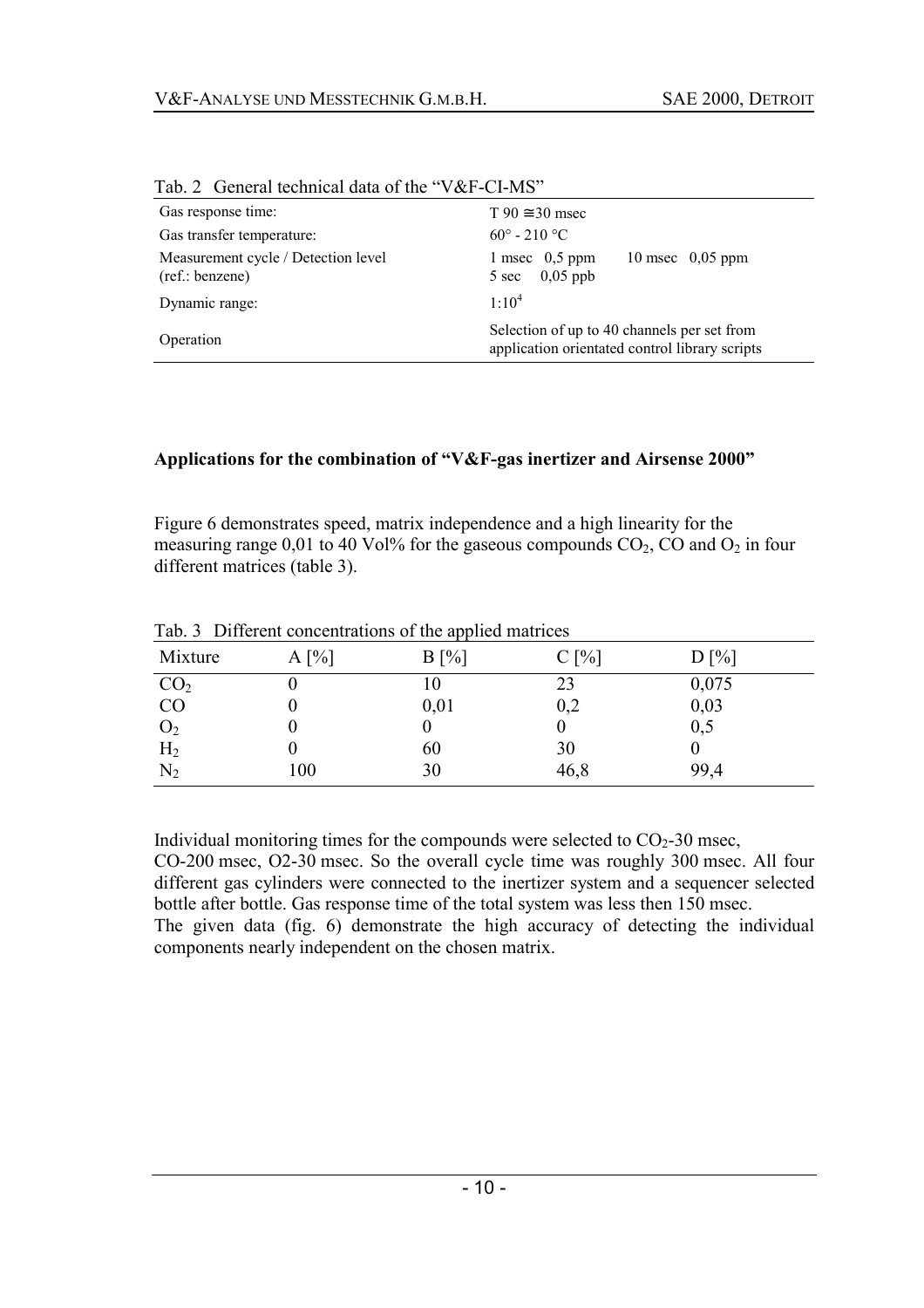

Fig. 6 Concentrations for  $CO<sub>2</sub>, O<sub>2</sub>$  and CO in various matrices

Figure 7 demonstrates the water capability of the overall analyzing system. A water vapour was generated from a temperature controlled saturator in the range from 0,8 to 65 Vol% H2O, where preheated air was passing through at 1 liter/min picking up the gaseous water thereby. Water saturated air was transferred via 2 meter heated gasline to the inertizer.

The proof of the monitoring capability was done by the simultaneous monitoring of  $N_2$ ,  $O_2$ , and H<sub>2</sub>O and controlling the sum to 100 Vol<sup> $\%$ </sup>.